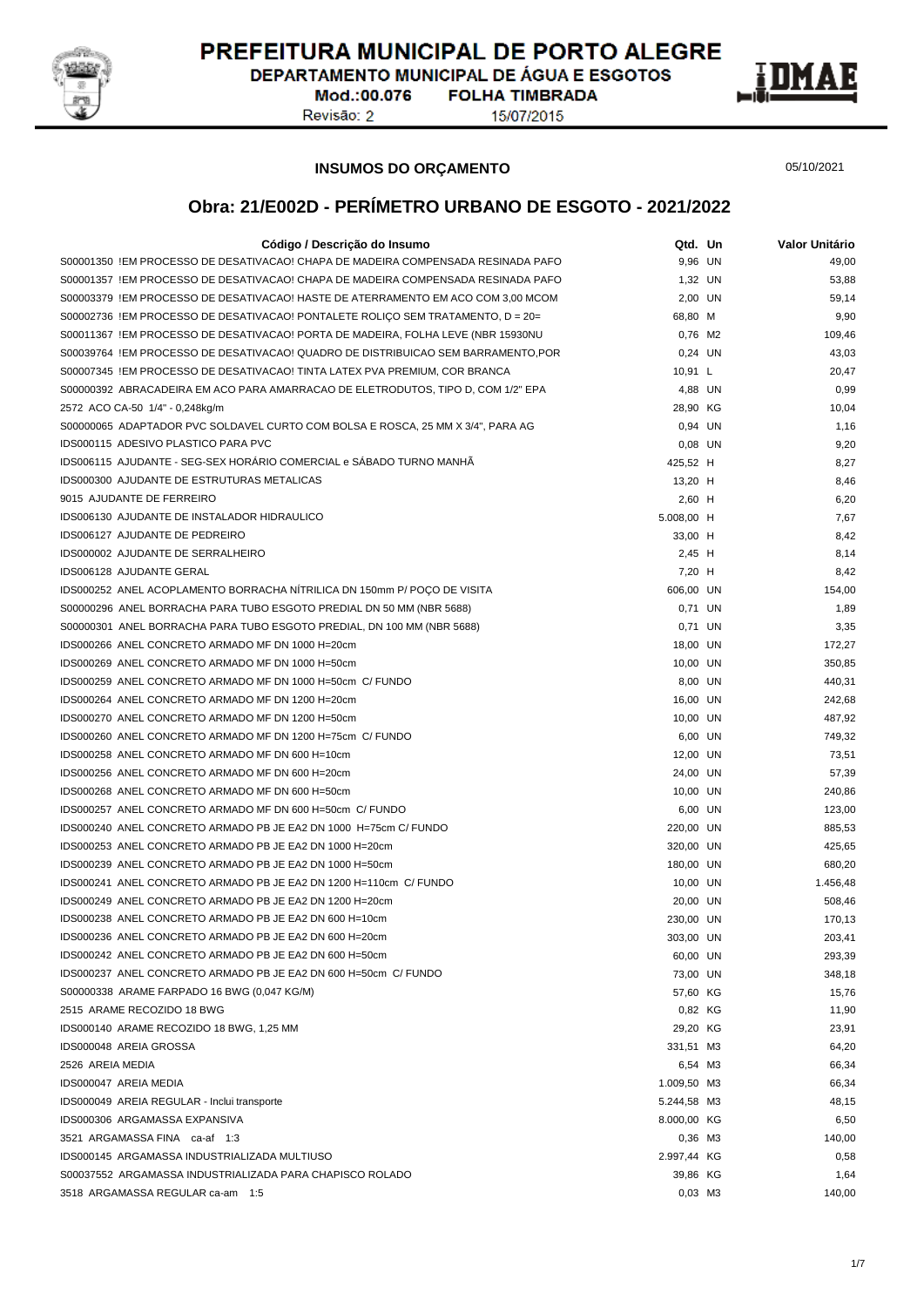

DEPARTAMENTO MUNICIPAL DE ÁGUA E ESGOTOS **FOLHA TIMBRADA** 

Mod.:00.076 Revisão: 2

15/07/2015



#### **INSUMOS DO ORÇAMENTO**

05/10/2021

| Código / Descrição do Insumo                                                     | Qtd. Un      | Valor Unitário |
|----------------------------------------------------------------------------------|--------------|----------------|
| S00001096 ARMACAO VERTICAL COM HASTE E CONTRA-PINO, EM CHAPA DE ACO GALVANIZADOC | 4.00 UN      | 69,21          |
| S00011267 ARRUELA LISA, REDONDA, DE LATAO POLIDO, DIAMETRO NOMINAL 5/8", DIAMET= | 4,00 UN      | 0,80           |
| IDS000096 ARRUELAS DE VEDAÇÃO 5/16" - CONJUNTO - P/ TELHA FIBROCIMENTO           | 5,35 CJ      | 0,15           |
| IDS000452 ASFALTO DILUÍDO CM-30                                                  | 6,60 T       | 5.279,42       |
| <b>IDS002699 ASSENTADOR DE TUBOS</b>                                             | 1.382,96 H   | 11,89          |
| <b>IDS000413 AUXILIAR DE ELETRICISTA</b>                                         | $3,39$ H     | 8,45           |
| S00000246 AUXILIAR DE ENCANADOR OU BOMBEIRO HIDRAULICO                           | 4,12 H       | 9,98           |
| IDS000244 AUXILIAR DE TOPOGRAFIA                                                 | 2.229,26 H   | 6,57           |
| IDS000528 AUXILIAR TECNICO                                                       | 24,00 H      | 12,88          |
| IDS000227 ACO CA-50 10,0 MM - VERGALHAO                                          | 7.140,00 KG  | 12,83          |
| IDS000111 AÇO CA-60, 4,2 MM, CORTADO E DOBRADO                                   | 815,20 KG    | 12,72          |
| IDS000137 BALDE PLASTICO CAP 10L                                                 | 0,22 UN      | 8,37           |
| IDS000355 BALIZADOR PALITO COM BASE                                              | 160,00 UN    | 32,00          |
| IDS000221 BANHEIRO QUIMICO - MODULO - LOC MENSAL                                 | 40,00 MS     | 1.450,00       |
| IDS000082 BASALTO IRREGULAR                                                      | 62,00 M2     | 41,73          |
| 2501 BETONEIRA 320L MOTOR 3HP<br><b>LOCACAO</b>                                  | $0,06$ D     | 50,00          |
| IDS000093 BETONEIRA 320L MOTOR 3HP ELETRICO - LOCACAO                            | 23,59 H      | 4,50           |
| IDS000647 BLASTER                                                                | 200,00 H     | 11,50          |
| IDS000141 BLOCO CERAMICO (ALVENARIA DE VEDACAO) 8 FUROS DE 9x19x19CM             | 31.250,00 UN | 0,76           |
| IDS000181 BLOCO CONCRETO SEXTAVADO P/PAVIM. E=8cm                                | 600,00 M2    | 42,98          |
| S00000654 BLOCO DE VEDACAO DE CONCRETO 19 X 19 X 39 CM (CLASSE C - NBR 6136)     | 24,17 UN     | 4,32           |
| IDS000066 BOCAL/SOQUETE/RECEPTACULO DE PORCELANA                                 | 0.54 UN      | 4,06           |
| IDS000152 BOMBA SUBMERSIVEL P/ DRENAGEM/ESGOTAMENTO ELET TRIFASICA ATÉ 5CV       | $3,68$ H     | 2,24           |
| <b>IDS000059 BRITA 1</b>                                                         | 748,17 M3    | 59,17          |
| 2528 BRITA 1 OU 2                                                                |              |                |
| <b>IDS000112 BRITA 2</b>                                                         | 3,05 M3      | 59,17          |
|                                                                                  | 1.044,71 M3  | 59,49          |
| IDS000160 BRITA GRADUADA                                                         | 616,00 M3    | 59,62          |
| IDS000307 BROCA INTEGRAL S/12 - 0,80M                                            | 0,40 UN      | 850,00         |
| IDS000308 BROCA INTEGRAL S/12 - 1,60M                                            | 0,40 UN      | 930,00         |
| IDS000309 BROCA INTEGRAL S/12 - 2,40M                                            | 0,40 UN      | 1.020,00       |
| S00011950 BUCHA DE NYLON SEM ABA S6, COM PARAFUSO DE 4,20 X 40 MM EM ACO ZINCARO | 0,47 UN      | 0,33           |
| S00039176 BUCHA EM ALUMINIO, COM ROSCA, DE 1", PARA ELETRODUTO                   | 4,00 UN      | 1,10           |
| IDS000443 CABO DE AÇO GALVANIZADO - DN 9,53MM (3/8")                             | 900,00 M     | 2,78           |
| S00000857 CABO DE COBRE NU 16 MM2 MEIO-DURO                                      | 6,00 M       | 14,20          |
| S00000981 CABO DE COBRE, FLEXIVEL, CLASSE 4 OU 5, ISOLACAO EM PVC/A, ANTICHAMACO | 16,80 M      | 4,27           |
| S00001014 CABO DE COBRE, FLEXIVEL, CLASSE 4 OU 5, ISOLACAO EM PVC/A, ANTICHAMACO | 7,56 M       | 2,39           |
| S00000979 CABO DE COBRE, FLEXIVEL, CLASSE 4 OU 5, ISOLACAO EM PVC/A, ANTICHAMACO | $3,63$ M     | 15,73          |
| S00000983 CABO DE COBRE, RIGIDO, CLASSE 2, ISOLACAO EM PVC/A, ANTICHAMA BWF-B,45 | 20,16 M      | 1,44           |
| IDS000098 CADEADO LATÃO CROMADO H: 35mm 5 PINOS                                  | 0,07 UN      | 28,28          |
| S00004433 CAIBRO NAO APARELHADO *7,5 X 7,5 * CM, EM MACARANDUBA, ANGELIM OU EQDA | 38,43 M      | 20,73          |
| 2542 CAIBRO PINHO 3a. 5 x 7cm                                                    | $3,10$ M     | 19,15          |
| IDS000251 CAIXA ADICIONAL DE CALÇADA - CAC DN 400 - DMAE                         | 500,00 UN    | 255,95         |
| S00003279 CAIXA INSPECAO, CONCRETO PRE MOLDADO, CIRCULAR, COM TAMPA, D = 60* CM  | 0,47 UN      | 110,20         |
| S00001062 CAIXA INTERNA/EXTERNA DE MEDICAO PARA 1 MEDIDOR TRIFASICO, COM VISORDE | 2,00 UN      | 357,18         |
| S00001871 CAIXA OCTOGONAL DE FUNDO MOVEL, EM PVC, DE 3" X 3", PARA ELETRODUTO FC | 1,88 UN      | 3,88           |
| S00011712 CAIXA SIFONADA PVC, 150 X 150 X 50 MM, COM GRELHA QUADRADA BRANCA (NB  | 0,47 UN      | 43,33          |
| IDS000305 CAL HIDRATADA P/ ARGAMASSA                                             | 896,78 KG    | 0,70           |
| IDS000247 CALCARIO DOLOMITICO                                                    | 0,56 KG      | 0,09           |
| IDS004759 CALCETEIRO - SEG-SEX HORÁRIO COMERCIAL e SÁBADO TURNO MANHÃ            | 1.276,00 H   | 9,50           |
| IDS000032 CAMINHÃO BASCULANTE S/ MOTORISTA - LOCACAO                             | 3.573,85 H   | 103,66         |
| IDS000424 CAMINHÃO CARROCEIRA COM CAPACIDADE DE 15 T - 18 KW                     | 17,37 H      | 156,90         |
| IDS000164 CAMINHÃO PIPA 6000L C/ ESPARGIDOR S/ MOTORISTA                         | $5,01$ H     | 157,91         |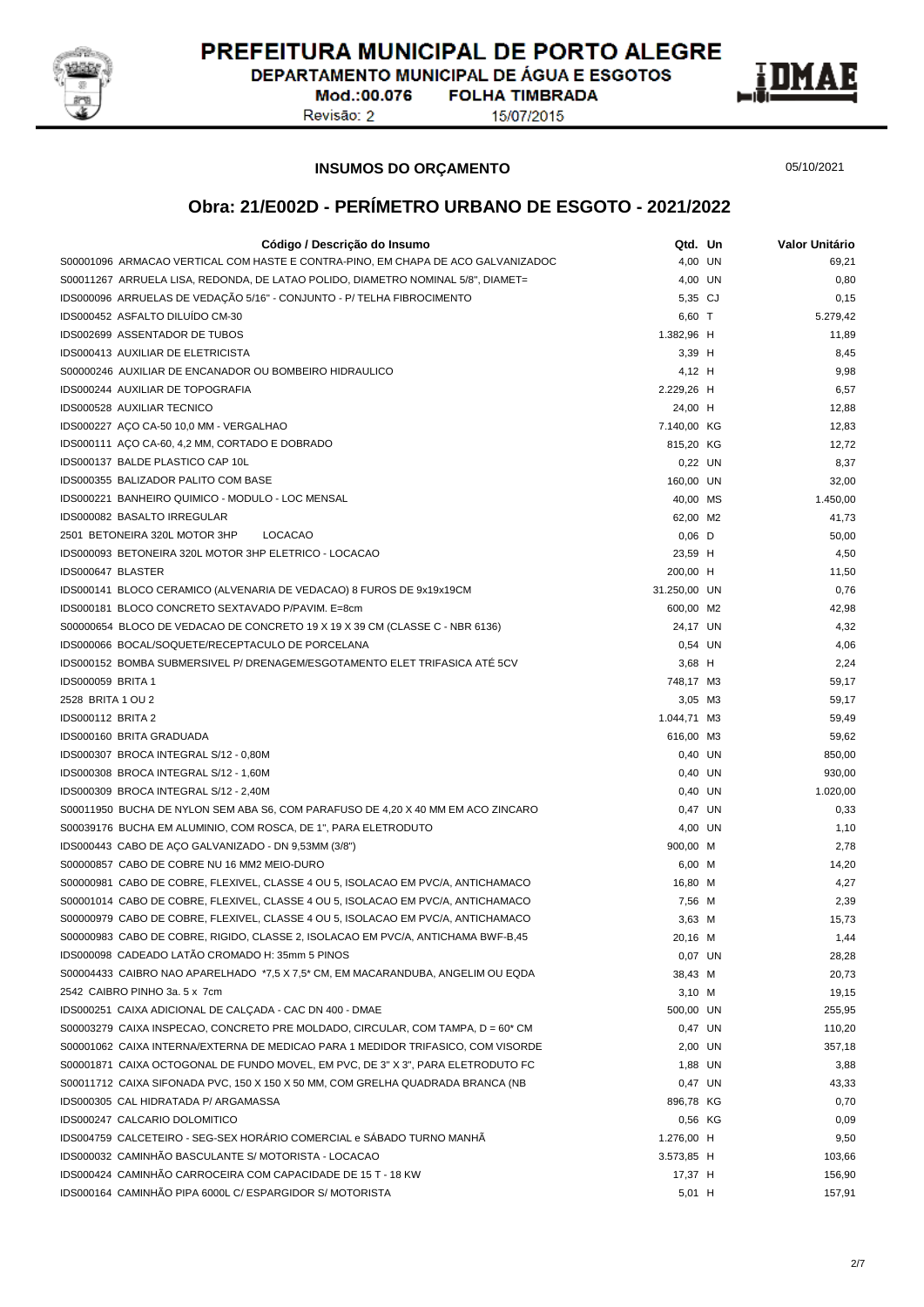

DEPARTAMENTO MUNICIPAL DE ÁGUA E ESGOTOS **FOLHA TIMBRADA** 

Mod.:00.076 Revisão: 2

15/07/2015



**INSUMOS DO ORÇAMENTO**

05/10/2021

| Código / Descrição do Insumo                                                     | Qtd. Un       | Valor Unitário |
|----------------------------------------------------------------------------------|---------------|----------------|
| IDS000406 CAMINHÃO PLATAFORMA 8 X 2 PBT 29.000 KG COM MOTORISTA                  | 793,05 H      | 146,65         |
| IDS000487 CAMINHÃO TIPO MUNCK CAP 6T ALCANCE 9.70 M S/ OPERADOR                  | 316,10 H      | 156,13         |
| S00004777 CANTONEIRA ACO ABAS IGUAIS (QUALQUER BITOLA), ESPESSURA ENTRE 1/8" E   | 1.000,00 KG   | 10,65          |
| IDS000103 CANTONEIRA AÇO ABAS IGUAIS- E=1,8"                                     | 3,54 KG       | 10,65          |
| IDS000278 CAP - CIMENTO ASFALTICO PETROLEO 50/70 - INCLUSO TRANSPORTE            | 72,00 T       | 4.059,92       |
| 9003 CARPINTEIRO                                                                 | 2,20 H        | 10,03          |
| S00006117 CARPINTEIRO AUXILIAR                                                   | $9,04$ H      | 10,97          |
| IDS000130 CARPINTEIRO DE ESQUADRIA                                               | 223,17 H      | 8,95           |
| <b>IDS001213 CARPINTEIRO DE FORMAS</b>                                           | 7.954,11 H    | 10,03          |
| IDS000478 CAVALETE DE MADEIRA PARA SINALIZAÇÃO                                   | 2.000,00 UN   | 12,35          |
| IDS000027 CEEE TARIFA BASICA TB ENERGIA ELETRICA                                 | 2.200,00 UN   | 0,55           |
| 2558 CHAPA COMPENSADO FORMA RESINADA 12mm                                        | 1,92 M2       | 61,01          |
| IDS000095 CHAPA DE MADEIRA COMPENSADA PLASTIFICADA P/ FORMA 2,44x1,10 E=10mm     | 4,50 M2       | 24,72          |
| IDS000042 CHAPA MADEIRA COMPENSADA NAVAL E=15mm                                  | 271,60 M2     | 51,66          |
| 8223 CHASSIS DE CONCRETO 124 x 124 x 12cm                                        | 4,00 UN       | 113,00         |
| 8224 CHASSIS DE CONCRETO 144 x 144 x 12cm                                        | 1,00 UN       | 167,50         |
| IDS000053 CHUVEIRO DUCHA                                                         | 0,94 UN       | 65,90          |
| IDS000076 CIMENTO BRANCO                                                         | 2.510,14 KG   | 2,15           |
| IDS000114 CIMENTO PORTLAND COMPOSTO CP II-32                                     | 294.578,03 KG | 0,68           |
| 2524 CIMENTO PORTLAND POZOLAMICO 320                                             | 2.000,00 KG   | 0,75           |
| S00000420 CINTA CIRCULAR EM ACO GALVANIZADO DE 150 MM DE DIAMETRO PARA FIXACAOME | 4,00 UN       | 20,85          |
| IDS000148 COMPRESSOR DE AR DIESEL REBOCAVEL 210PCM                               | 2.324,72 H    | 20,44          |
| IDS005652 CONCRETO NAO ESTRUTURAL (SEM LANÇAMENTO)                               | 1,22 M3       | 325,75         |
| IDS000088 CONCRETO PRE-MISTURADO FCK 15 MPA                                      | 210,00 M3     | 314,00         |
| IDS000235 CONCRETO PRE-MISTURADO FCK 40 MPA                                      | 20,08 M3      | 419,75         |
| S00012010 CONDULETE EM PVC, TIPO "B", SEM TAMPA, DE 1/2" OU 3/4"                 | 0,24 UN       | 9,11           |
| S00012016 CONDULETE EM PVC, TIPO "LB", SEM TAMPA, DE 1/2" OU 3/4"                | 0,71 UN       | 10,04          |
| IDS000265 CONE CONCRETO EXCENTRICO DN 1000 x 600 MF H=100cm                      | 2,00 UN       | 554,05         |
| IDS000250 CONE CONCRETO EXCENTRICO DN 1000 x 600 PB JE EA2 H=100cm               | 60,00 UN      | 813,09         |
| IDS000261 CONE CONCRETO EXCENTRICO DN 1200 x 600 MF H=100cm                      | 2,00 UN       | 783,99         |
| IDS000243 CONE CONCRETO EXCENTRICO DN 1200 x 600 PB JE EA2 H=100cm               | 10,00 UN      | 1.294,49       |
| IDS000039 CONE DE PVC PARA SINALIZAÇÃO                                           | 48,00 UN      | 48,75          |
| S00001539 CONECTOR METALICO TIPO PARAFUSO FENDIDO (SPLIT BOLT), PARA CABOS ATE   | 16,00 UN      | 6,99           |
| S00001607 CONJUNTO ARRUELAS DE VEDACAO 5/16" PARA TELHA FIBROCIMENTO (UMA ARRUME | 23,11 CJ      | 0,15           |
| 300218 CORANTE RODAMINA                                                          | 2.500,00 FR   | 3,50           |
| IDS000356 CUB PONDERADO PARA PIS (PROJETO DE INTERESSE SOCIAL)                   | 22,00 M2      | 2.058.24       |
| S00012034 CURVA 180 GRAUS, DE PVC RIGIDO ROSCAVEL, DE 3/4", PARA ELETRODUTO      | 4,00 UN       | 4,31           |
| IDS000058 CURVA 90 CURTA PVC ESGOTO 100MM                                        | 0,71 UN       | 26,50          |
| S00001870 CURVA 90 GRAUS, LONGA, DE PVC RIGIDO ROSCAVEL, DE 1/2", PARA ELETRO    | 0,94 UN       | 2,48           |
| S00001879 CURVA 90 GRAUS, LONGA, DE PVC RIGIDO ROSCAVEL, DE 3/4", PARA ELETRO    | 0,24 UN       | 2,51           |
| S00001863 CURVA LONGA PVC, PB, JE, 90 GRAUS, DN 100 MM, PARA REDE COLETORA ESG10 | 505,00 UN     | 71,67          |
| IDS000185 DESATIVADO - GUINDASTE HIDRAULICO AUTOPROPELIDO C/ LANÇA TELESCOPICA   | 12,00 H       | 92,08          |
| IDS002355 DESENHISTA                                                             | 360,00 H      | 19,11          |
| IDS000010 DIGITADOR                                                              | 24,00 H       | 13,46          |
| IDS000097 DISJUNTOR TIPO NEMA MONOPOLAR 10 ATE 30 A                              | 1,48 UN       | 12,20          |
| S00002392 DISJUNTOR TIPO NEMA, TRIPOLAR 10 ATE 50A, TENSAO MAXIMA DE 415 V       | 2,00 UN       | 81,89          |
| IDS000026 DMAE TARIFA BASICA TB PREÇO BASICO PB                                  | 440,00 UN     | 4,09           |
| S00002432 DOBRADICA EM ACO/FERRO, 3 1/2" X 3", E= 1,9 A 2 MM, COM ANEL, TAMP     | 1,41 UN       | 27,61          |
| IDS000067 DOBRADIÇA AÇO ZINCADO 3 X 2" SEM ANEIS                                 | 2,05 UN       | 9,35           |
| IDS002436 ELETRICISTA OU OFICIAL ELETRICISTA                                     | 31,01 H       | 11,03          |
| S00002685 ELETRODUTO DE PVC RIGIDO ROSCAVEL DE 1 ", SEM LUVA                     | 16,00 M       | 7,14           |
| S00002673 ELETRODUTO DE PVC RIGIDO ROSCAVEL DE 1/2 ", SEM LUVA                   | 6,70 M        | 3,67           |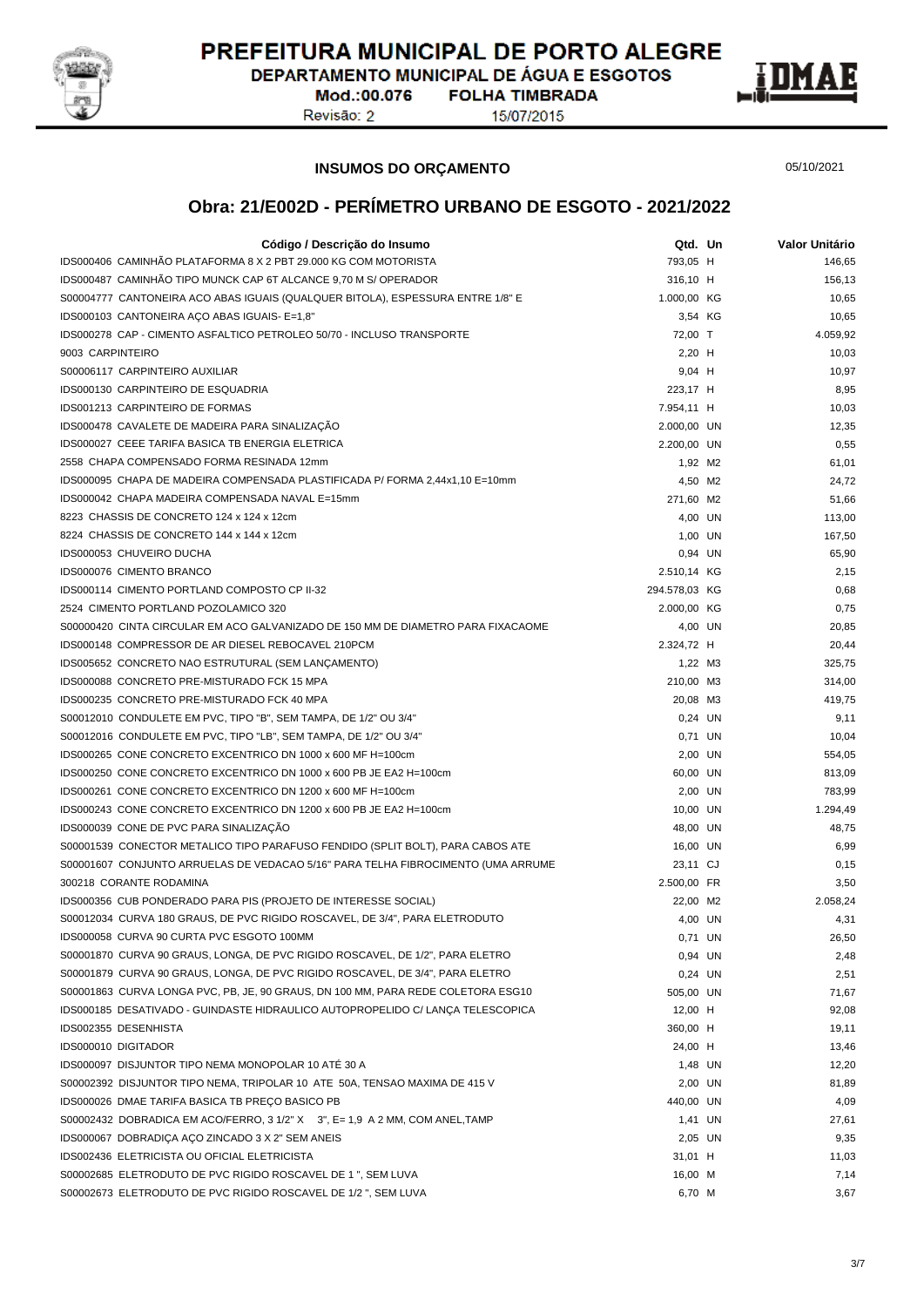

DEPARTAMENTO MUNICIPAL DE ÁGUA E ESGOTOS **FOLHA TIMBRADA** 

Mod.:00.076 Revisão: 2

15/07/2015



**INSUMOS DO ORÇAMENTO**

05/10/2021

| Código / Descrição do Insumo                                                                                                                             | Qtd. Un                | Valor Unitário |
|----------------------------------------------------------------------------------------------------------------------------------------------------------|------------------------|----------------|
| S00002674 ELETRODUTO DE PVC RIGIDO ROSCAVEL DE 3/4 ", SEM LUVA                                                                                           | 2,15 M                 | 4,57           |
| IDS000394 EMULSÃO ASFÁLTICA RR-1C - INCLUSO TRANSPORTE                                                                                                   | 5,76 T                 | 2.691,22       |
| S00002696 ENCANADOR OU BOMBEIRO HIDRAULICO                                                                                                               | 9,41 H                 | 14,09          |
| IDS004083 ENCARREGADO                                                                                                                                    | 5.280,00 H             | 21,03          |
| IDS000075 ENGATE OU RABICHO FLEXIVEL PLASTICO (PVC OU ABS) BRANCO 1/2" X 30CM                                                                            | 7,37 UN                | 4,91           |
| IDS000004 ENGENHEIRO JUNIOR OU ARQUITETO                                                                                                                 | 558,10 H               | 34,72          |
| IDS000037 EQUIPAMENTO DE COMPUTADOR                                                                                                                      | 432,00 H               | 1,43           |
| IDS000425 ESCAVADEIRA HIDRAULICA 155 HP CAPACIDADE 1,20 M3 C/ OPERADOR                                                                                   | 595,20 H               | 193,50         |
| IDS000089 ESCORA DE EUCALIPTO                                                                                                                            | 6.488,50 M             | 3,38           |
| IDS000423 ESCORAMENTO BLINDADO PESADO- CONJ. METÁLICO BLINDAGEM 3,00 X 2,40 m                                                                            | 9,60 M                 | 12,21          |
| IDS000404 ESPARGIDOR ASFALTO PRESSUR, TANQ 6 M <sup>3</sup> , AQUEC, ESPARGIDORA 3,6 C/ OPERA                                                            | 30,00 H                | 212,15         |
| IDS000038 ESTAÇÃO TOTAL - TOPOGRAFIA - LOCAÇÃO                                                                                                           | 4,98 MS                | 900,00         |
| IDS000106 FECHADURA DE SOBREPOR FERRO PINTADO CHAVE GRANDE                                                                                               | 0,62 UN                | 16,62          |
| S00003080 FECHADURA ESPELHO PARA PORTA EXTERNA, EM ACO INOX (MAQUINA, TESTA ETES                                                                         | 0,47 CJ                | 54,00          |
| S00003097 FECHADURA ROSETA REDONDA PARA PORTA DE BANHEIRO, EM ACO INOX (MAQUITES                                                                         | 0,71 CJ                | 60,46          |
| 9014 FERREIRO                                                                                                                                            | $2,60$ H               | 10,08          |
| IDS000022 FERREIRO                                                                                                                                       | 20,00 H                | 10,08          |
| IDS000341 FERTILIZANTE ORGANICO COMPOSTO                                                                                                                 | 3,71 KG                | 1,42           |
| IDS000107 FIO DE COBRE ISOLADO PARALELO 2 x 2,5 mm2 - TIPO PLASTIFLEX OU SIMILAR                                                                         | 6,25 M                 | 5,12           |
| S00000937 FIO DE COBRE, SOLIDO, CLASSE 1, ISOLACAO EM PVC/A, ANTICHAMA BWF-B,SEC                                                                         | 54,00 M                | 9,49           |
| S00000406 FITA ACO INOX PARA CINTAR POSTE, $L = 19$ MM, $E = 0.5$ MM (ROLO DE 30M)                                                                       | 0,27 UN                | 80,35          |
| IDS000110 FITA ISOLANTE ADESIVA ANTI-CHAMA 19mm x 5 METROS                                                                                               | 1,21 UN                | 2,64           |
| IDS000073 FITA VEDA ROSCA EM ROLOS DE 18 MM X 10 M (L X C)                                                                                               | 0,93 UN                | 4,99           |
| S00011587 FORRO DE PVC LISO, BRANCO, REGUA DE 10 CM, ESPESSURA DE 8 MM A 10 MMCO                                                                         | 13,20 M2               | 100,18         |
| IDS000091 FOSSA SEPTICA 10 PESSOAS RESID. P.DMAE                                                                                                         | 2,00 UN                | 4.120,90       |
| IDS000215 GRAMA EM PLACAS                                                                                                                                | 54,00 M2               | 15,62          |
| S00005076 GRAMPO DE ACO POLIDO 1 " X 9                                                                                                                   | 13,60 KG               | 20,50          |
| 2536 GUIA PINHO 3a. 2,5 x 15cm - 1 x 6"                                                                                                                  | 5,66 M                 | 19,89          |
| S00007370 GUINCHO MANUAL DE ARRASTE CAPACIDADE DE 2 T COM 20 M DE CABO DE AÇO(L                                                                          | $0,18$ H               | 1,24           |
| IDS000131 HIDROJATEADOR C/ TANQUE CAP 7.000L                                                                                                             | 95,50 H                | 13,95          |
| IDS000303 IMPRESSÃO P&B e COLORIDA A4 - LASER                                                                                                            | 193,20 UN              | 1,40           |
| IDS002698 INSTALADOR HIDRAULICO                                                                                                                          |                        | 9,96           |
|                                                                                                                                                          | 10.246,60 H<br>0.27 UN |                |
| IDS000065 INTERRUPTOR SOBREPOR 1 TECLA SIMPLES                                                                                                           |                        | 8,98           |
| S00038068 INTERRUPTORES SIMPLES (2 MODULOS) 10A, 250V, CONJUNTO MONTADO PARA EMX                                                                         | 0,24 UN                | 13,79          |
| S00038071 INTERRUPTORES SIMPLES (3 MODULOS) 10A, 250V, CONJUNTO MONTADO PARA EMX                                                                         | 0,24 UN                | 16,48          |
| S00011190 JANELA BASCULANTE, ACO, COM BATENTE/REQUADRO, 60 X 60 CM (SEM VIDROS)<br>IDS025964 JARDINEIRO - SEG-SEX HORÁRIO COMERCIAL e SÁBADO TURNO MANHÃ | 3,40 UN                | 179,95         |
|                                                                                                                                                          | 47,35 H                | 9,79           |
| S00003529 JOELHO PVC, SOLDAVEL, 90 GRAUS, 25 MM, PARA AGUA FRIA PREDIAL                                                                                  | 2,78 UN                | 0,97           |
| S00003517 JOELHO PVC, SOLDAVEL, BB, 90 GRAUS, DN 40 MM, PARA ESGOTO PREDIAL                                                                              | 2,35 UN                | 4,41           |
| S00003524 JOELHO PVC, SOLDAVEL, COM BUCHA DE LATAO, 90 GRAUS, 25 MM X 3/4", PAPR                                                                         | 2,35 UN                | 9,59           |
| S00003526 JOELHO PVC, SOLDAVEL, PB, 90 GRAUS, DN 50 MM, PARA ESGOTO PREDIAL                                                                              | 0,24 UN                | 3,03           |
| S00003670 JUNCAO SIMPLES, PVC, 45 GRAUS, DN 100 X 100 MM, SERIE NORMAL PARA ES                                                                           | 0,47 UN                | 26,09          |
| S00003659 JUNCAO SIMPLES, PVC, DN 100 X 50 MM, SERIE NORMAL PARA ESGOTO PREDIA                                                                           | 0,24 UN                | 19,61          |
| S00003671 JUNTA PLASTICA DE DILATACAO PARA PISOS, COR CINZA, 17 X 3 MM (ALTURA                                                                           | 11,59 M                | 0,79           |
| IDS000438 LADRILHO HIDRAULICO, *30 X 30* CM, E= 2 CM, MILANO, NATURAL                                                                                    | 120,00 M2              | 91,45          |
| IDS000182 LAJE DE GRES P/CALCADA 45 X 90CM                                                                                                               | 120,00 M2              | 15,00          |
| IDS000262 LAJE EXCENTRICA (TRANSIÇÃO) MF DN 1000 X DI 600mm H=10cm                                                                                       | 6,00 UN                | 353,96         |
| IDS000263 LAJE EXCENTRICA (TRANSIÇÃO) MF DN 1200 X DI 600mm H=10cm                                                                                       | 4,00 UN                | 550,73         |
| IDS000245 LAJE EXCENTRICA (TRANSIÇÃO) PB JE DN 1000 X DI 600 mm                                                                                          | 150,00 UN              | 525,69         |
| IDS000246 LAJE EXCENTRICA (TRANSIÇÃO) PB JE DN 1200 X DI 600 mm                                                                                          | 10,00 UN               | 588,18         |
| IDS000055 LAVATORIO SUSPENSO SIMPLES                                                                                                                     | 7,37 UN                | 91,30          |
| S00038383 LIXA D'AGUA EM FOLHA, GRAO 100                                                                                                                 | 0,83 UN                | 1,77           |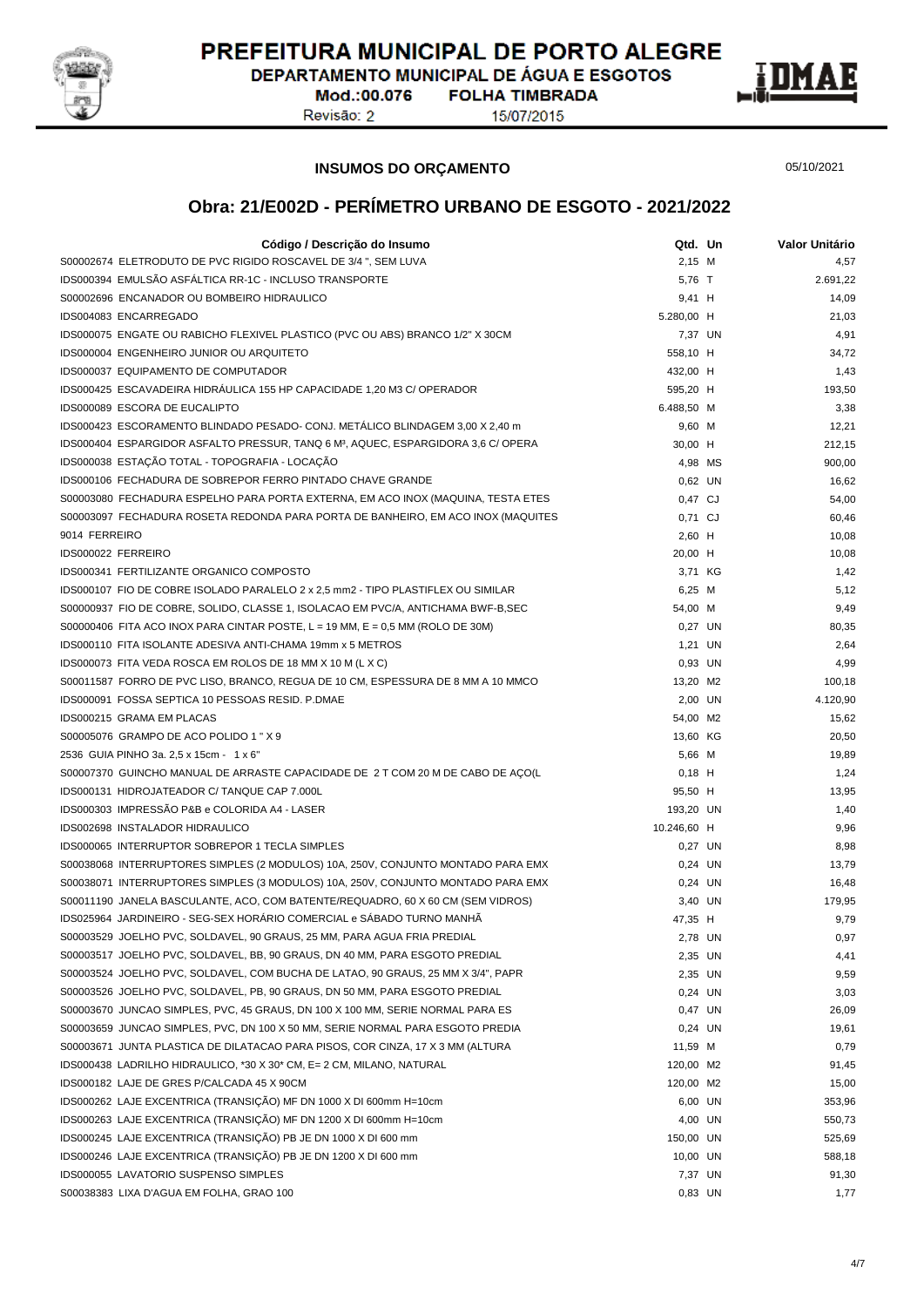

DEPARTAMENTO MUNICIPAL DE ÁGUA E ESGOTOS

Mod.:00.076 Revisão: 2

**FOLHA TIMBRADA** 15/07/2015



#### **INSUMOS DO ORÇAMENTO**

05/10/2021

| Código / Descrição do Insumo                                                      | Qtd. Un                | Valor Unitário |
|-----------------------------------------------------------------------------------|------------------------|----------------|
| S00003799 LUMINARIA DE SOBREPOR EM CHAPA DE ACO PARA 2 LAMPADAS FLUORESCENTESW,   | 1.88 UN                | 111.86         |
| S00001892 LUVA EM PVC RIGIDO ROSCAVEL, DE 1", PARA ELETRODUTO                     | 8,00 UN                | 1,52           |
| S00001901 LUVA EM PVC RIGIDO ROSCAVEL, DE 1/2", PARA ELETRODUTO                   | 0,47 UN                | 0,74           |
| S00001891 LUVA EM PVC RIGIDO ROSCAVEL, DE 3/4", PARA ELETRODUTO                   | 0,47 UN                | 1,09           |
| S00003906 LUVA SOLDAVEL COM ROSCA, PVC, 25 MM X 3/4", PARA AGUA FRIA PREDIAL      | 0,94 UN                | 2,15           |
| S00004006 MADEIRA SERRADA EM PINUS, MISTA OU EQUIVALENTE DA REGIAO - BRUTA        | 0,40 M3                | 916,25         |
| IDS000318 MAQUINA DE CORTAR ASFALTO                                               | 240,00 H               | 21,59          |
| IDS000151 MARTELETE OU ROMPEDOR PNEUMATICO MANUAL S/ COMPRESSOR S/ OPERADOR       | 1.428,72 H             | 28,46          |
| IDS000017 MESTRE DE OBRAS -SEG-SEX -HORÁRIO COMERCIAL e SÁBADO TURNO MANHÃ        | 2.640,00 H             | 22,90          |
| S00011697 MICTORIO COLETIVO ACO INOX (AISI 304), $E = 0.8$ MM, DE *100 X 40 X 30  | 0,24 UN                | 649,65         |
| <b>IDS000299 MONTADOR DE ESTRUTURA METALICA</b>                                   | 42,00 H                | 9,96           |
| IDS000396 MOTONIVELADORA C/ OPERADOR                                              | $1,32$ H               | 178,15         |
| IDS004093 MOTORISTA DE CAMINHÃO -SEG-SEX HORÁRIO COMERCIAL e SÁBADO TURNO MANHÃ   | 3.578,86 H             | 11,28          |
| IDS000179 MOTOSERRA COM MOTOR A GASOLINA                                          | 154,10 H               | 3,13           |
| IDS000169 MUDA PARA PLANTIO - FUSTE >= 1,80M                                      | 9,50 UN                | 31,89          |
| IDS000144 NIVEL OTICO C/ PRECISÃO                                                 |                        |                |
|                                                                                   | 800,00 H               | 2,03           |
| IDS000388 OPERADOR DE TRATOR - SEG-SEX HORÁRIO COMERCIAL e SÁBADO TURNO MANHÃ     | 1.272,99 H             | 21,63          |
| IDS000109 OPERADOR GUINDASTE                                                      | 249,70 H               | 11,70          |
| <b>IDS000136 OPERADOR MAQUINAS E TRATORES DIVERSOS</b>                            | 649,78 H               | 11,53          |
| IDS004257 OPERADOR MARTELETE COMPACTADOR -SEG-SEX HOR.COMERCIAL e SÁBADO T MANHÃ  | 7.896,73 H             | 10,98          |
| IDS004234 OPERADOR RETROESCAVADEIRA                                               | 149,50 H               | 13,37          |
| IDS000426 OPERADOR RETROESCAVADEIRA -SEG-SEX HOR. COMERCIAL e SÁBADO TURNO MANHÃ  | 2.111,07 H             | 13,37          |
| IDS000147 OPERADOR ROLO COMPACTADOR                                               | 30,00 H                | 10,05          |
| IDS000149 PA CARREGADEIRA SOBRE RODAS C/ OPERADOR                                 | 209,27 H               | 144,35         |
| S00004346 PARAFUSO DE FERRO POLIDO, SEXTAVADO, COM ROSCA PARCIAL, DIAMETRO 5/8CO  | 4,00 UN                | 6,32           |
| IDS000118 PARAFUSO NIQUELADO P/ FIXAR PEÇA SANITARIA                              | 14,75 UN               | 10,40          |
| S00011055 PARAFUSO ROSCA SOBERBA ZINCADO CABECA CHATA FENDA SIMPLES 3,5 X 25 MM   | 9,32 UN                | 0,04           |
| IDS000104 PARAFUSO ROSCA SOBERBA ZINCADO CABEÇA CHATA 3,8 x 30 mm                 | 14,93 UN               | 0,05           |
| S00004302 PARAFUSO ZINCADO ROSCA SOBERBA, CABECA SEXTAVADA, 5/16 " X 250 MM, FIXA | 23,11 UN               | 2,28           |
| IDS000158 PARALELEPIPEDO GRANITICO                                                | 8,25 ML                | 1.621,87       |
| S00020078 PASTA LUBRIFICANTE PARA TUBOS E CONEXOES COM JUNTA ELASTICA (USO EMPOL  | 26,05 UN               | 30,43          |
| 2001 PEDRA DE ALICERCE 20 x 20 x 22cm                                             | 684,00 UN              | 7,80           |
| IDS000183 PEDRA DE MÃO OU PEDRA RACHÃO                                            | 33,00 M3               | 55,62          |
| 9043 PEDREIRO                                                                     | 110,20 H               | 10,14          |
| IDS004750 PEDREIRO - SEG-SEX HORÁRIO COMERCIAL e SÁBADO TURNO MANHÃ               | 7.288,74 H             | 10,14          |
| S00043082 PERFIL "I" DE ACO LAMINADO, ABAS PARALELAS, "W", QUALQUER BITOLA        | 3.000,00 KG            | 13,28          |
| IDS000301 PERFIL "U" CHAPA ACO DOBRADA, E = 3,04 MM, H = 20 CM                    | 400,00 M               | 23,47          |
| IDS000292 PERFURATRIZ DIAMANTADA TIPO HILTI                                       | 800,00 H               | 3,01           |
| IDS000442 PERFURATRIZ HORIZONTAL SOBRE ESTEIRA, TORQUE MAXIMO 600KG               | 1.263,99 H             | 74,23          |
| IDS000138 PEÇA DE MADEIRA NÃO APARELHADA 1 X 7,50 cm                              | 901,00 M               | 1,71           |
| IDS000071 PEÇA MADEIRA 3A QUALIDADE 2,5 x10CM NÃO APARELHADA                      | 12,80 M                | 2,20           |
| IDS000034 PEÇA MADEIRA DE LEI 2,5x7,5cm (1"x3")                                   | 16,00 M                | 6,16           |
| IDS000069 PEÇA MADEIRA DE LEI 6 X 12 CM                                           | 3.960,00 M             | 23,99          |
| IDS000043 PEÇA MADEIRA NATIVA/REGIONAL 7,5x12,50cm (3X5")                         | 8,17 M                 | 11,53          |
| IDS000035 PEÇA MADEIRA NATIVA/REGIONAL 7,5x7,5cm (3x3)                            | 21,06 M                | 4,29           |
| IDS000003 PINTOR                                                                  | 4,30 H                 | 10,69          |
| IDS000033 PLACA DE OBRA ADESIVADA                                                 |                        |                |
| IDS000172 PLACA VIBRATORIA COMPACTADOR C/ MOTOR DIESEL S/ OPERADOR                | 16,00 M2<br>6.372,01 H | 240,75         |
|                                                                                   |                        | 10,09          |
| IDS000304 PLOTAGEM PB EM PDF                                                      | 20,40 M2               | 10,00          |
| S00004491 PONTALETE *7,5 X 7,5 * CM EM PINUS, MISTA OU EQUIVALENTE DA REGIAO -    | 180,00 M               | 4,07           |
| IDS000099 PORTA CADEADO ZINCADO OXIDADO PRETO                                     | $0,14$ UN              | 6,36           |
| IDS000101 PORTA DE MADEIRA SEMI-OCA - FOLHA LISA P/ PINTURA 80x2,10x3,5mm         | 0,13 UN                | 155,14         |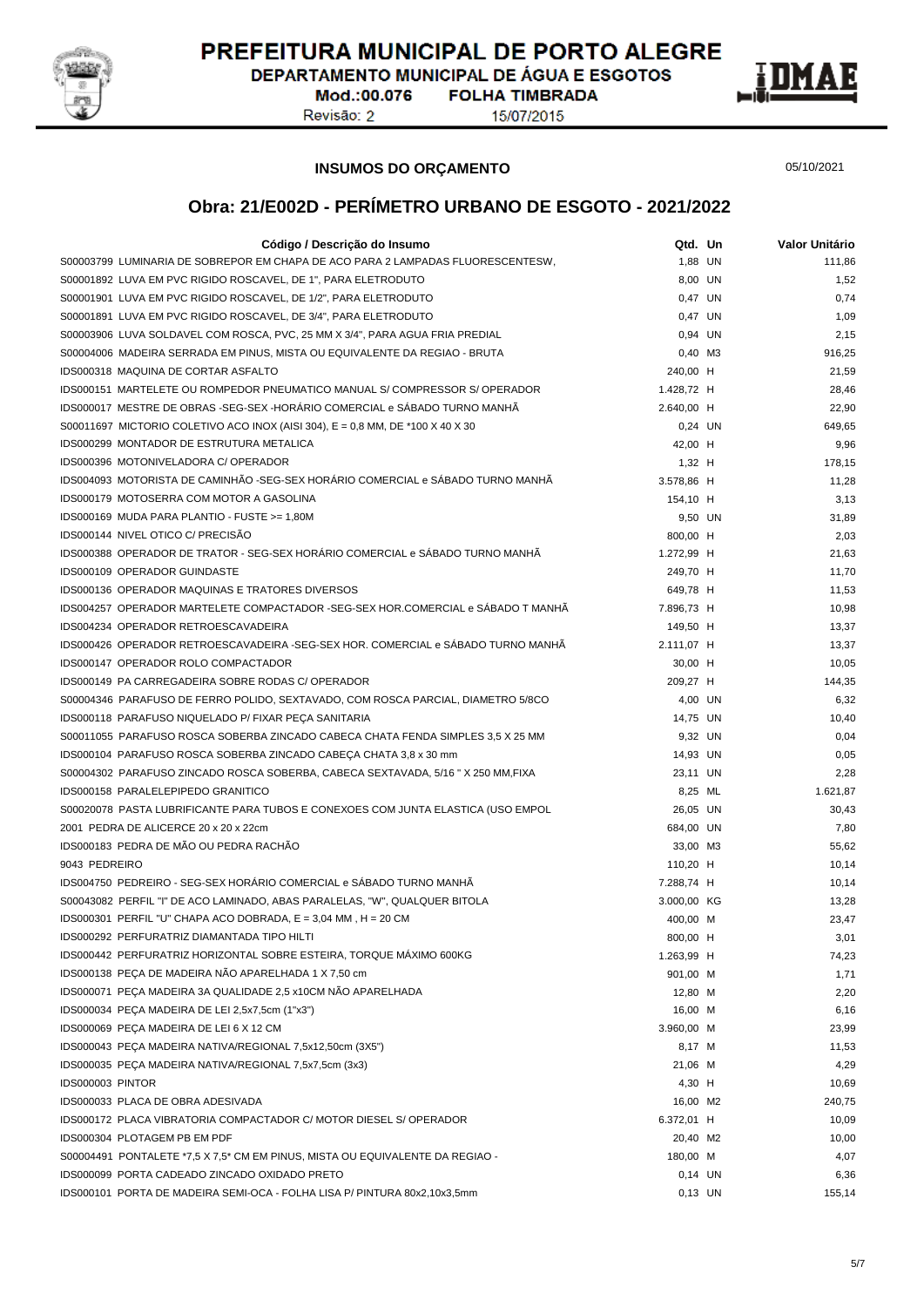

DEPARTAMENTO MUNICIPAL DE ÁGUA E ESGOTOS **FOLHA TIMBRADA** 

Mod.:00.076 Revisão: 2

15/07/2015



**INSUMOS DO ORÇAMENTO**

05/10/2021

| Código / Descrição do Insumo                                                     | Qtd. Un      | <b>Valor Unitário</b> |
|----------------------------------------------------------------------------------|--------------|-----------------------|
| S00010555 PORTA DE MADEIRA, FOLHA MEDIA (NBR 15930) DE 800 X 2100 MM, DE 35 MMES | 0,47 UN      | 157,94                |
| IDS000142 PREGO POLIDO COM CABECA 2 1/2 X 10                                     | 10,00 KG     | 19,95                 |
| 2533 PREGOS BITOLAS VARIADAS                                                     | 1,60 KG      | 20,29                 |
| IDS000036 PREGOS BITOLAS VARIADAS                                                | 2.362,73 KG  | 20,29                 |
| <b>IDS000343 PROFISSIONAL NIVEL SUPERIOR</b>                                     | 216,00 H     | 46,46                 |
| S00011741 RALO SIFONADO PVC CILINDRICO, 100 X 40 MM, COM GRELHA REDONDA BRANCA   | 0,94 UN      | 9,59                  |
| S00011718 REGISTRO DE PRESSAO PVC, ROSCAVEL, VOLANTE SIMPLES, DE 3/4"            | 0,94 UN      | 20,76                 |
| S00037329 REJUNTE EPOXI, QUALQUER COR                                            | 0,10 KG      | 61,83                 |
| IDS000154 RETROESCAVADEIRA S/ RODAS C/ CARREGADEIRA S/ OPERADOR                  | 3.259,38 H   | 76,44                 |
| 1012 RETROESCAVADEIRA S/PNEUS<br><b>LOCACAO</b>                                  | $0,04$ D     | 940,00                |
| IDS005875 RETROESCAVADEIRA, 74HP - (VU = 6 ANOS) - CHP DIURNO C/ OPERADOR        | 28,03 H      | 101,23                |
| IDS005871 ROLO COMPACTADOR DE PNEUS ESTATICO - PRODUTIVA - C/ OPERADOR           | 85,12 H      | 134,38                |
| IDS005684 ROLO COMPACTADOR VIBRATORIO 6,6T- PRODUTIVA - C/ OPERADOR              | 54,88 H      | 104,24                |
| IDS000161 ROLO COMPACTADOR VIBRATORIO LISO S/ OPERADOR                           | 3,76 H       | 85,92                 |
| IDS000176 SAIBRO PARA ARGAMASSA                                                  | 3,84 M3      | 58,85                 |
| IDS000087 SAIBRO POSTO OBRA                                                      | 12.206,00 M3 | 56,95                 |
| IDS000285 SELIM PVC ESGOTO JE DN 150 X 100                                       | 505,00 UN    | 39,69                 |
| IDS000001 SERRALHEIRO                                                            | 2,45 H       | 10,08                 |
| 9046 SERVENTE                                                                    | 143,90 H     | 8,42                  |
| IDS006111 SERVENTE - SEG-SEX HORÁRIO COMERCIAL e SÁBADO TURNO MANHÃ              | 78.083,45 H  | 8,42                  |
| S00038635 SIFAO PLASTICO EXTENSIVEL PARA LAVATORIO 1 X 1.1/2 "                   | 0,71 UN      | 7,11                  |
| IDS000120 SIFÃO PLASTICO TIPO COPO PARA PIA                                      | 6,67 UN      | 18,44                 |
| IDS000040 SINALIZAÇÃO - TIPO PISCA-PISCA                                         | 160,00 UN    | 69,19                 |
| 8222 SOBRETAMPA PRE-MOLDADA 70 x 8cm                                             | 5,00 UN      | 48,50                 |
| IDS006160 SOLDADOR                                                               | 250,19 H     | 11,62                 |
| S00020083 SOLUCAO LIMPADORA PARA PVC, FRASCO COM 1000 CM3                        | $0,13$ UN    | 72,17                 |
| IDS000113 TABUA MADEIRA 2A QUALIDADE 2,5 X 30,0CM (1 X 12")                      | 250,98 M     | 23,39                 |
| IDS000102 TABUA MADEIRA 3A QUALIDADE 2,5 x23,00cm - NÃO APARELHADA               | 1.763,19 M   | 4,92                  |
| IDS000129 TAMPA DE CONCRETO P/ PV E/OU CAIXA INSPEÇÃO 60x60x5cm                  | 60,00 UN     | 65,31                 |
| IDS000213 TAMPÃO FD DN 600mm ARTIC. PESADO - Inclui transporte                   | 150,00 UN    | 845,30                |
| IDS000403 TANQUE DE ASFALTO ESTACIONÁRIO CAPACIDADE 30.000L                      | 30,00 H      | 169,78                |
| IDS007035 TANQUE ESTACIONARIO CAP 30                                             | 2,64 H       | 169,78                |
| IDS000229 TANQUE P/ ASFALTO + AQUECEDOR TERMICO                                  | 99,60 H      | 169,78                |
| IDS000451 TAXA DE DEPOSIÇÃO (DESCARTE) DE MATERIAL ESCAVADO                      | 6.000,00 M3  | 15,00                 |
| IDS000031 TAXA RESPONSABILIDADE TECNICA - ACIMA DE R\$ 15.000,01                 | 4,00 UN      | 233,94                |
| IDS000157 TE DE SERVIÇO PEAD 63x20                                               | 2,00 UN      | 133,48                |
| S00007097 TE SANITARIO, PVC, DN 50 X 50 MM, SERIE NORMAL, PARA ESGOTO PREDIAL    | 0,24 UN      | 8,55                  |
| S00007139 TE SOLDAVEL, PVC, 90 GRAUS, 25 MM, PARA AGUA FRIA PREDIAL (NBR 5648)   | 2,09 UN      | 1,64                  |
| S00007069_TE, PVC, 90 GRAUS, BBB, JE, DN 150 MM, PARA REDE COLETORA ESGOTO (NBR  | 30,30 UN     | 180,91                |
| IDS000440 TECNICO EM SEGURANÇA DO TRABALHO                                       | 528,00 H     | 14,68                 |
| S00037411 TELA DE ACO SOLDADA GALVANIZADA/ZINCADA PARA ALVENARIA, FIO D = *1,225 | 0,32 M2      | 32,79                 |
| S00010928 TELA DE ARAME GALVANIZADA QUADRANGULAR / LOSANGULAR, FIO 2,11 MM (14MA | 256,00 M2    | 9,18                  |
| S00037524 TELA PLASTICA LARANJA, TIPO TAPUME PARA SINALIZACAO, MALHA RETANGUL1.2 | 266,64 M     | 2,03                  |
| IDS000028 TELEFONE TARIFA BASICA                                                 | 12,00 UN     | 54,99                 |
| IDS000060 TELHA DE FIBROCIMENTO ONDULADA E = 4 MM, DE 2,44 X 0,50M               | 9,71 UN      | 20,64                 |
| IDS000139 TELHA DE FIBROCIMENTO ONDULADA E = 4MM, DE 2,44X0,50M                  | 6,00 M2      | 17,84                 |
| S00007194 TELHA DE FIBROCIMENTO ONDULADA E = 6 MM, DE 2,44 X 1,10 M (SEM AMIA    | 24,89 M2     | 28,76                 |
| S00012869 TELHADOR                                                               | $2,35$ H     | 14,30                 |
| IDS000216 TERRA VEGETAL POSTO OBRA                                               | 1,44 M3      | 178,84                |
| IDS000084 TIJOLO MACICO 20,0 X 10,0 X 5,0CM                                      | 21.364,56 UN | 0,66                  |
| S00038101 TOMADA 2P+T 10A, 250V (APENAS MODULO)                                  | 0,47 UN      | 7,44                  |
| IDS000108 TOMADA SOBREPOR 2P UNIVERSAL 10A/250V - PIAL OU SIMILAR                | 0,26 UN      | 13,34                 |
|                                                                                  |              |                       |